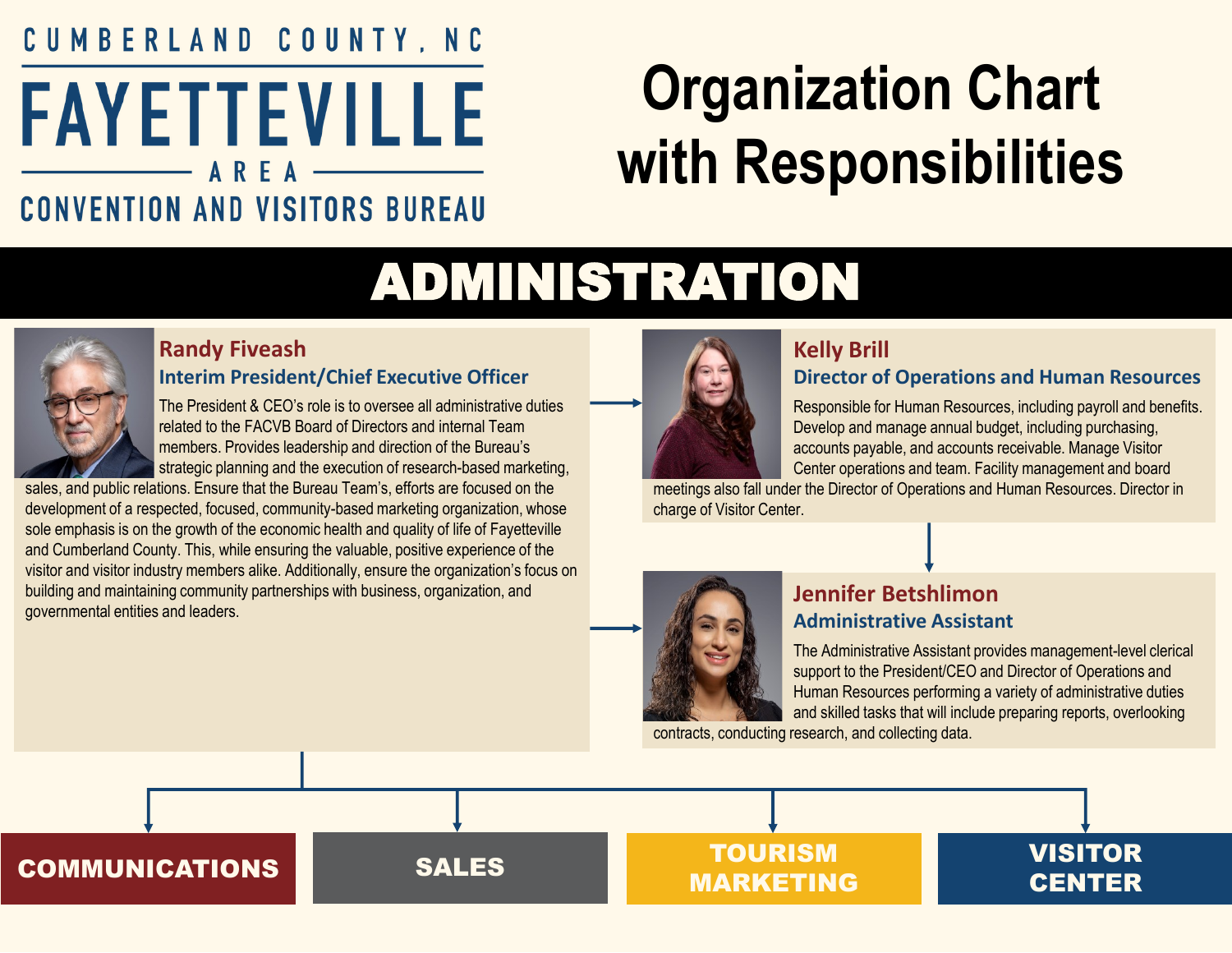### <span id="page-1-0"></span>CUMBERLAND COUNTY, NC **FAYETTEVILLE** AREA **CONVENTION AND VISITORS BUREAU**

# **Organization Chart with Responsibilities**

## COMMUNICATIONS



#### **Director of Communications**

**Vacant**

The role of the Director of Communications is to create and direct a media strategy to position the Fayetteville area as a destination for meetings, tournaments, and for leisure travelers. Working collaboratively with the Public Relations partners to secure and

track placements in targeted travel media areas. Creates content for all social media outlets and maintains the website to ensure it is updated with content and imagery. Acts as the Public Information Officer and manages crisis communications and local media relations with government entities, fellow tourism partners, and local businesses.



#### **David V. Nash Director Information Technology and Data Management**

The Director of Information Technology and Data Management is responsible for determining all technology processes, software, and hardware needs of the Bureau. Maintains the website, microsites,

and landing pages for VisitFayettevilleNC.com, maintains the integrity and accuracy of all modules of the Simpleview Database. Creates and provides reports, metrics, search on a routine or ad hoc basis. Provides photography services as needed. Maintains office computers and equipment. Is the point of contact with our Network and Database/Website partners.

### **[Back to 1](#page-0-0)st Page.**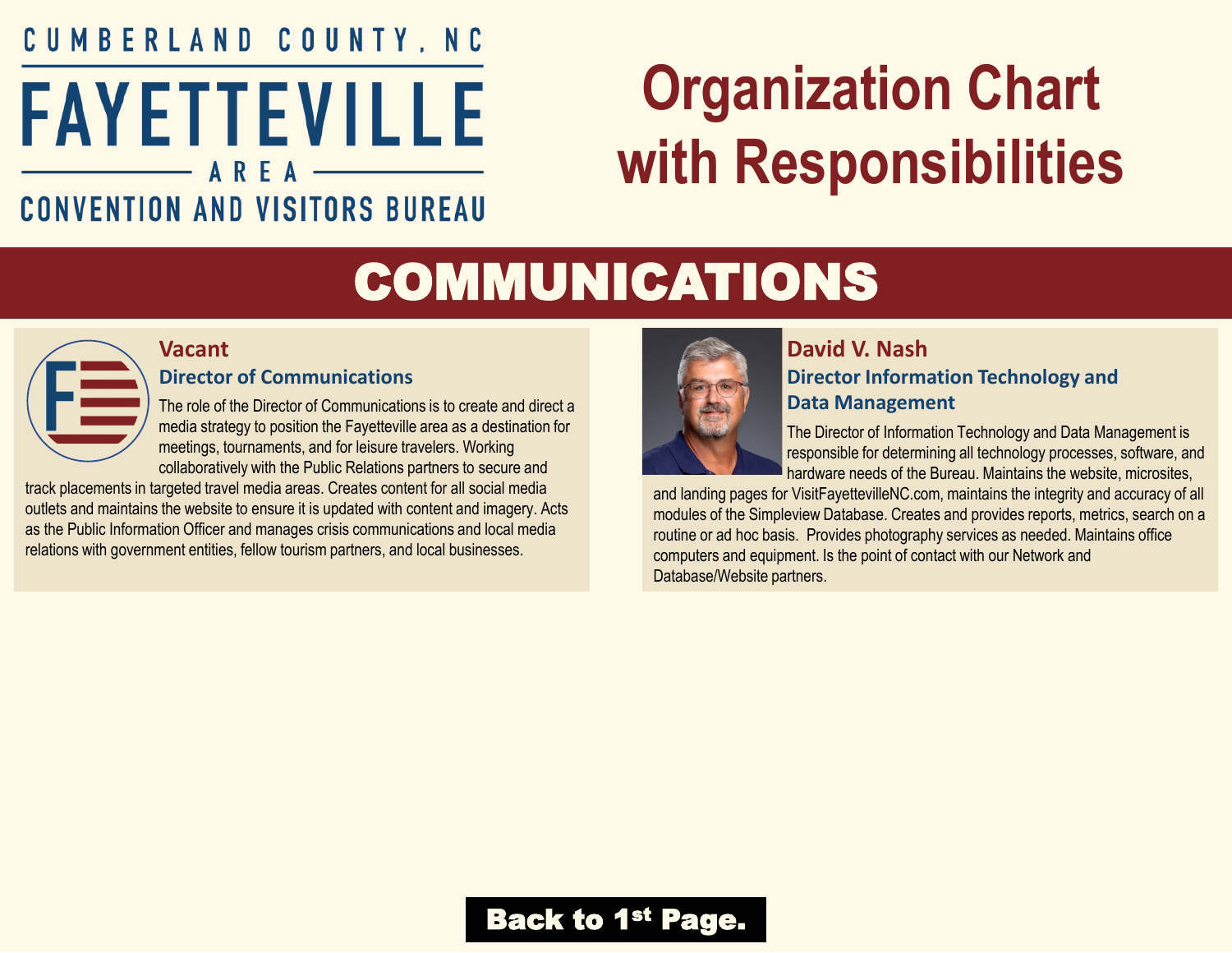## <span id="page-2-0"></span>CUMBERLAND COUNTY, NC **FAYETTEVILLE CONVENTION AND VISITORS BUREAU**

# **Organization Chart with Responsibilities**

## SALES



#### **Sally Slater Senior Director of Convention Sales and Sports Marketing**

The Senior Director of Convention Sales and Sports Marketing will oversee the Sales and Sports Marketing departments by marketing

and promoting Fayetteville and Cumberland County as a destination for meetings, conventions, and sports events with an emphasis on county and city-wide events. The Senior Director of Convention Sales and Sports Marketing will be responsible for all the Military, Education, Fraternal, Sporting, Religious and other market segments.



#### **Amy Karpinski Director of Sports Marketing**

The Director of Sports Marketing's role is to promote the Fayetteville area as a destination for sports tourism. This includes soliciting and confirming sporting events and tournaments on a national, regional, and state-level for Fayetteville area hotels,

facilities, and other venues. Relationship and partnership developments are keys to creating a welcoming environment for planners about our community and are a significant role of the Director of Sports Marketing's position.



#### **Isaiah Griffin Sales Coordinator**

The Sales Coordinator's role is to assist the Senior Director of Convention Sales and Sports Marketing and the Director of Sports Marketing. Locate new and potential leads for future groups and events. Work closely with the Director of Communications to ensure

that groups and events get proper coverage via the bureau's social media platforms. Maintains relationships with community tourism industry partners, businesses, and organizations.

### [Back to 1](#page-0-0)<sup>st</sup> Page.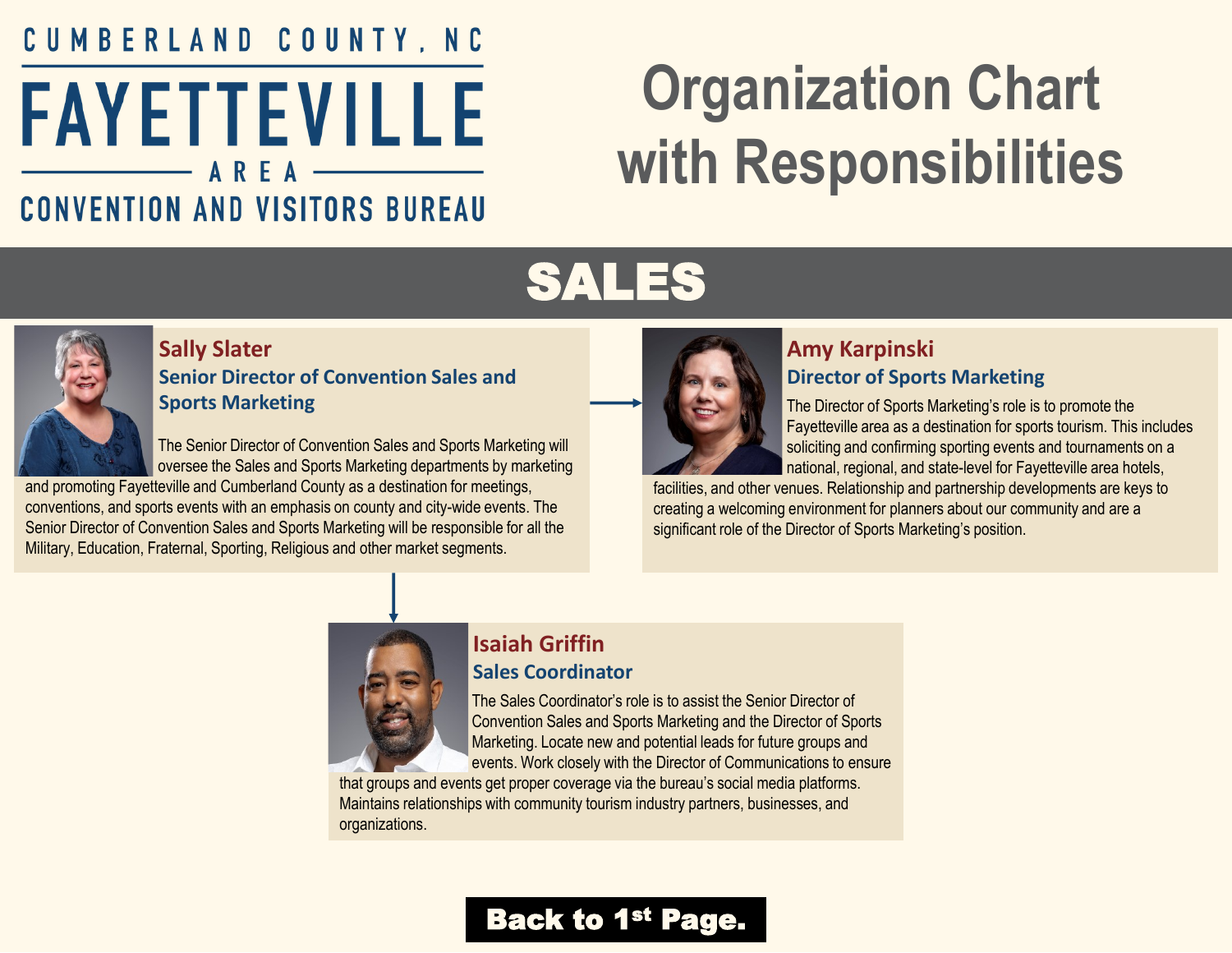### <span id="page-3-0"></span>CUMBERLAND COUNTY, NC **FAYETTEVILLE** AREA **CONVENTION AND VISITORS BUREAU**

# **Organization Chart with Responsibilities**

## TOURISM MARKETING



#### **Angie Brady Director of Tourism Marketing**

The Director of Tourism Marketing's role is to manage the partner agency's contracts and operate as the point of contact for said agencies. Serve as the resident grant writer to search out support for projects and other programs the bureau would like to complete.

Additionally, be the liaison between the Tourism Development Authority (TDA) grantees and the requirements for those dollars. There is a focus on product development and working with our county-wide attractions. Serving as lead on the bureau's annual Heroes Homecoming county-wide initiative.



#### **Jennifer Thigpen Tourism Marketing Coordinator**

The Tourism Marketing Coordinator works at educating local business owners and citizens of the bureau's role in the community and how the FACVB can be of support and service. Working on creating and implementing the Client Concierge Program. Assisting

in evolving and executing the Heroes Homecoming initiative. Field incoming requests for assistance from locals and visitors regarding lodging or venues that are the right fit for them. Provide organic content for social media and assist with engagement. Work closely with Sales on providing additional support for any meetings or sports tournaments that have been secured.

### **[Back to 1](#page-0-0)st Page.**